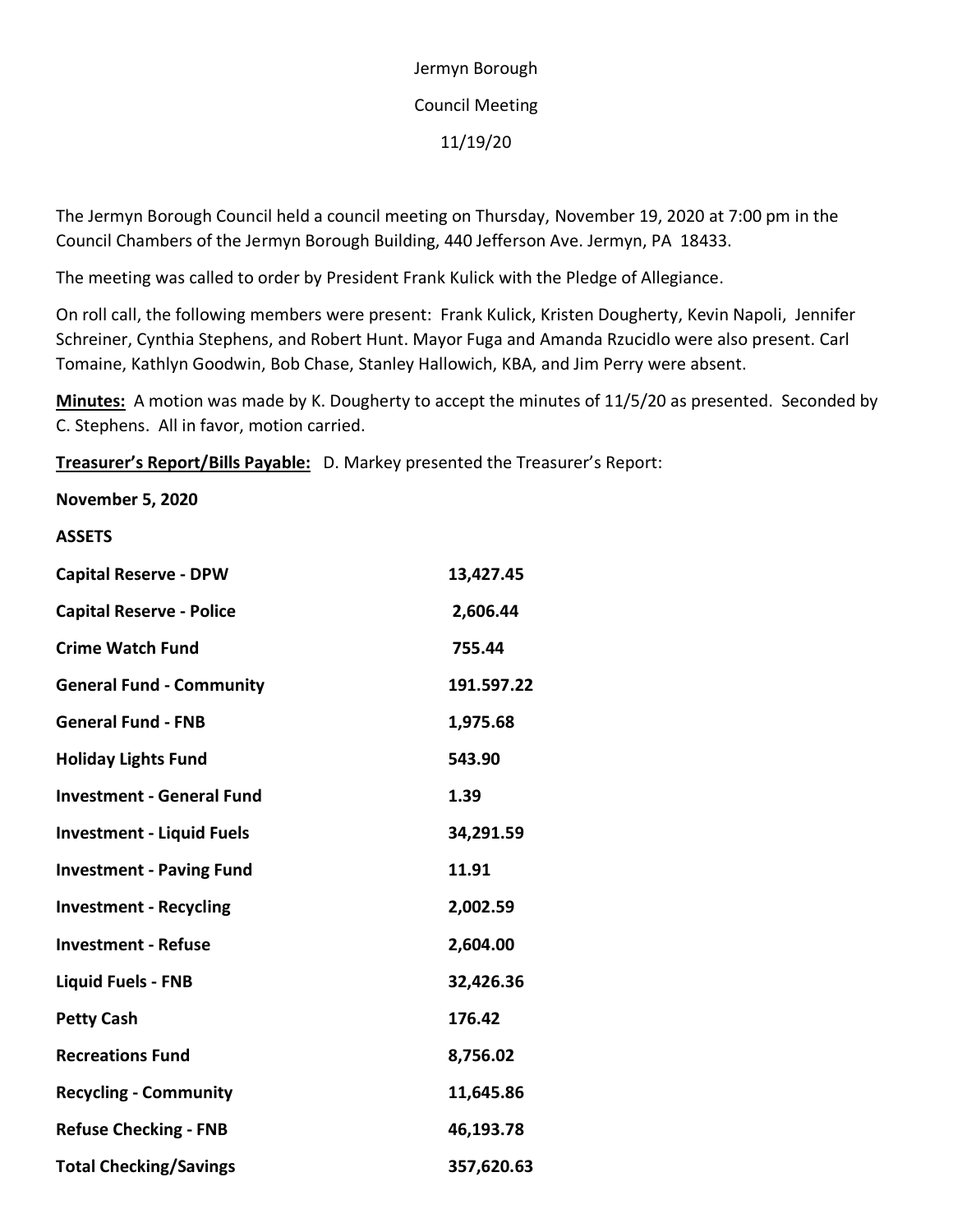**Current Liabilities**

#### **Accounts Payable**

# **200000 · Accounts Payable 37,521.12**

D. Markey explained that he is waiting for certified payroll to pay Stafursky for the parking lot, then will submit for grant reimbursement for \$50K. Also, D. Markey is beginning to place funds back into the Invest Accounts in \$1K increments.

A motion was made by C. Stephens to accept the treasurer's report and pay the bills as presented. Seconded by K. Dougherty. All members in favor, motion carried.

**Correspondence:** F. Kulick read a letter of resignation from Council Member Jennifer Schreiner due to moving out of the borough, effective 11/30/20. A motion was made by K. Napoli to accept Mrs. Schreiner's resignation effective 11/30/20 with regret. Seconded by C. Stephens. All members in favor, motion carried.

## **Public Comment:** None.

**2021 Budget:** F. Kulick explained that the council met to have a budget hearing on 11/12/20, and the presented budget stands for a motion for advertisement tonight. We don't need to go line item by line item, but the key points are:

- o Elimination of 1 mill Special Fire Protection Tax
- o Elimination of 4 mill Special Debt Reduction Tax
- o No increase in garbage fee over 2020 (Still \$255/unit)
- o Increase in contributions for both Crystal Fire Company and Artisan Fire Company from \$5,000 to \$7,000
- o Funding of \$5,000 Rushbrook Creek Project Fund Indications from State Agencies and Army Corps of Engineers that project may begin in 2021
- o Paving of Dwight Ave. and possibly more alleyways to be resurfaced

The budget is balanced, and we need to vote to put out to advertise that it is available for inspection for 10 days. A motion was made by K. Napoli to advertise that the 2021 budget is available for inspection for a 10 day period. Seconded by K. Dougherty. All members in favor, motion carried. F. Kulick thanked the Finance Committee – C. Tomaine, R. Hunt, D. Markey, and himself – and thanked all of council who contributed to the budget.

**Ordinance #17-2020:** F. Kulick announced that Ordinance #17-2020 has been duly advertised, and allows the borough to place stop signs at the corner of Raymond Dr. and Garfield Ave. A motion was made by J. Schreiner to pass Ordinance \$17-2020 in regards to Stop Signs at Garfield and Raymond. Seconded by K. Dougherty. All members in favor, motion carried.

**Resolution #18-2020:** F. Kulick read Resolution #18-2020 to apply for LSA Grant Funding to finish the inside of the DPW Pole Building. A motion was made by C. Stephens to pass Resolution #18-20. Seconded by K. Dougherty. All members in favor, motion carried.